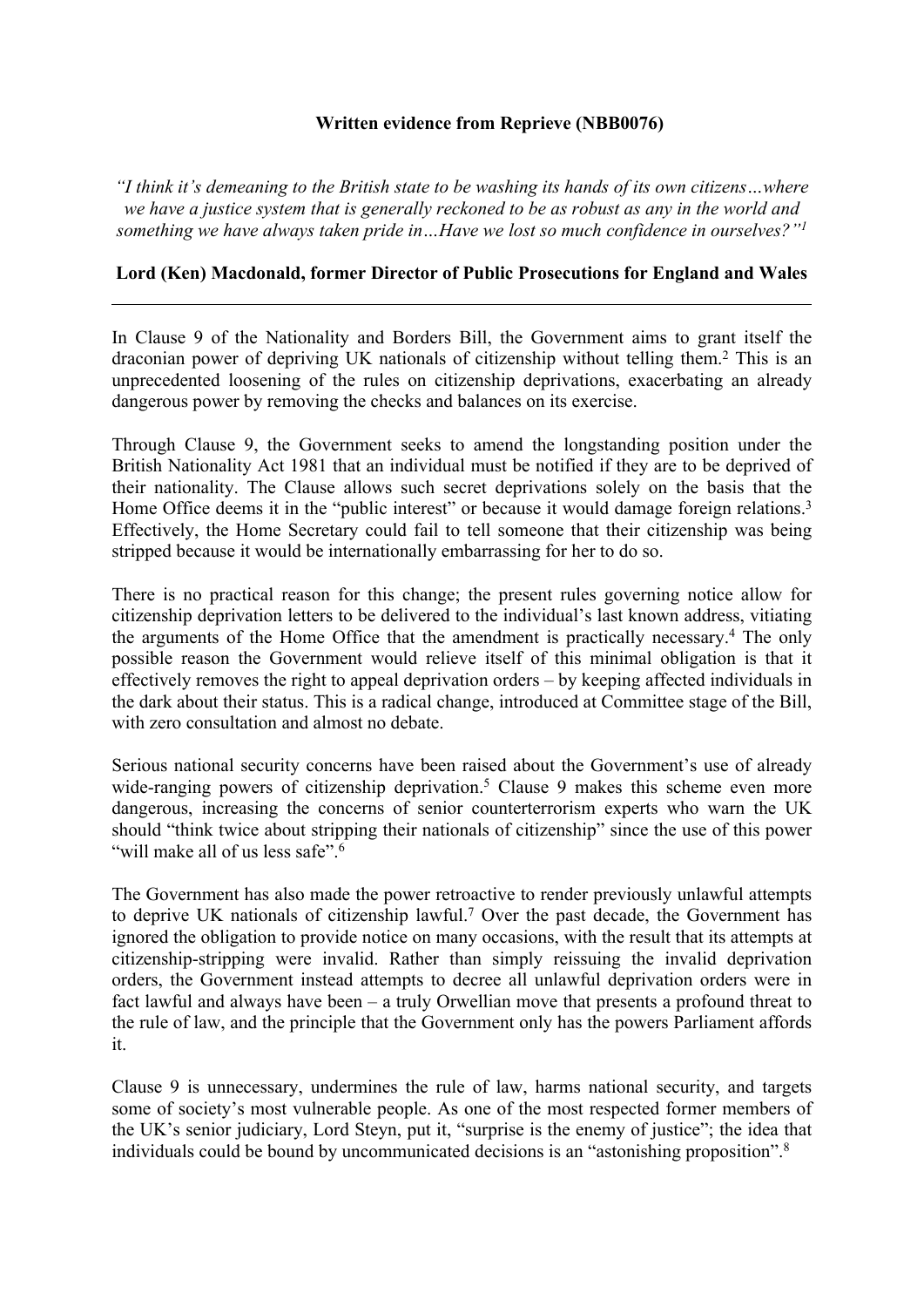On 22 November 2021, the Rt Hon David Davis MP tabled an amendment to remove Clause 9 from the Bill, which appears as amendment 12 in the current amendment paper.<sup>9</sup> Reprieve asks Parliamentarians to support amendment 12, to uphold the rule of law and safeguard access to the courts.

# **CLAUSE 9 EFFECTIVELY REMOVES THE RIGHT TO APPEAL CITIZENSHIP DEPRIVATIONS**

The Government's claims that the changes to the legislation are necessary for practical reasons are without merit. The current rules for citizenship deprivation allow for notice to be provided by sending a letter to the person's last known address<sup>10</sup> – a minimal hurdle to clear when depriving someone of a right as fundamental as citizenship.

Because it allows for secret citizenship deprivations, Clause 9 practically removes the right to appeal for affected British nationals. Individuals will not be able to challenge their deprivation of nationality, as they will not be aware they are no longer British citizens. Absurdly, the time limit for appeal may run out before the individual becomes aware they have been stripped.<sup>11</sup>

As former Director of Public Prosecutions Lord Macdonald has stated, "Normally, even if you're going to be fined £5, in our system, you're entitled to a full trial, to see the evidence against you, to cross examine witnesses, to be represented and to have the public observant of what's happening to you". By contrast, citizenship stripping "seems to carry fewer protections than a case of minor theft and I think that speaks for itself."<sup>12</sup>

Under Clause 9, not only are you not entitled to see the evidence against you or contest that evidence in a fair process – you are not even notified of the punishment inflicted.

# **CLAUSE 9 IS DANGEROUS AND WILL HARM NATIONAL SECURITY**

Security experts attest that citizenship deprivations undermine national security. By making deprivations vastly easier to carry out, Clause 9 gives the Government every incentive to use the power more often and without democratic or judicial scrutiny – to the cost of the British public's safety.

In October 2021, Chris Harnisch, ex-Deputy Co-ordinator of the Counterterrorism Bureau of the US Department of State, stated the use of citizenship deprivations on individuals in North East Syria "is of great concern" and "makes us less safe".<sup>13</sup> Mr Harnisch lamented that the use of deprivations "plays right into the hands of the terrorists", as it renders women and children vulnerable to re-trafficking by terror groups.<sup>14</sup> In removing scrutiny of the citizenship deprivation power, Clause 9 ignores the warnings of these security experts, and risks emboldening armed groups that pose a threat to the United Kingdom.

There is no national security justification for the introduction of the Clause. As former Director of Public Prosecutions Lord Macdonald has argued, citizenship-stripping is "demeaning" to the British justice system, and that "a nation that has any confidence in itself…would never go down this path".<sup>15</sup> Indeed, it is absurd for the UK Government to argue that it cannot handle sending a letter providing notice of deprivation to the individual's last known address.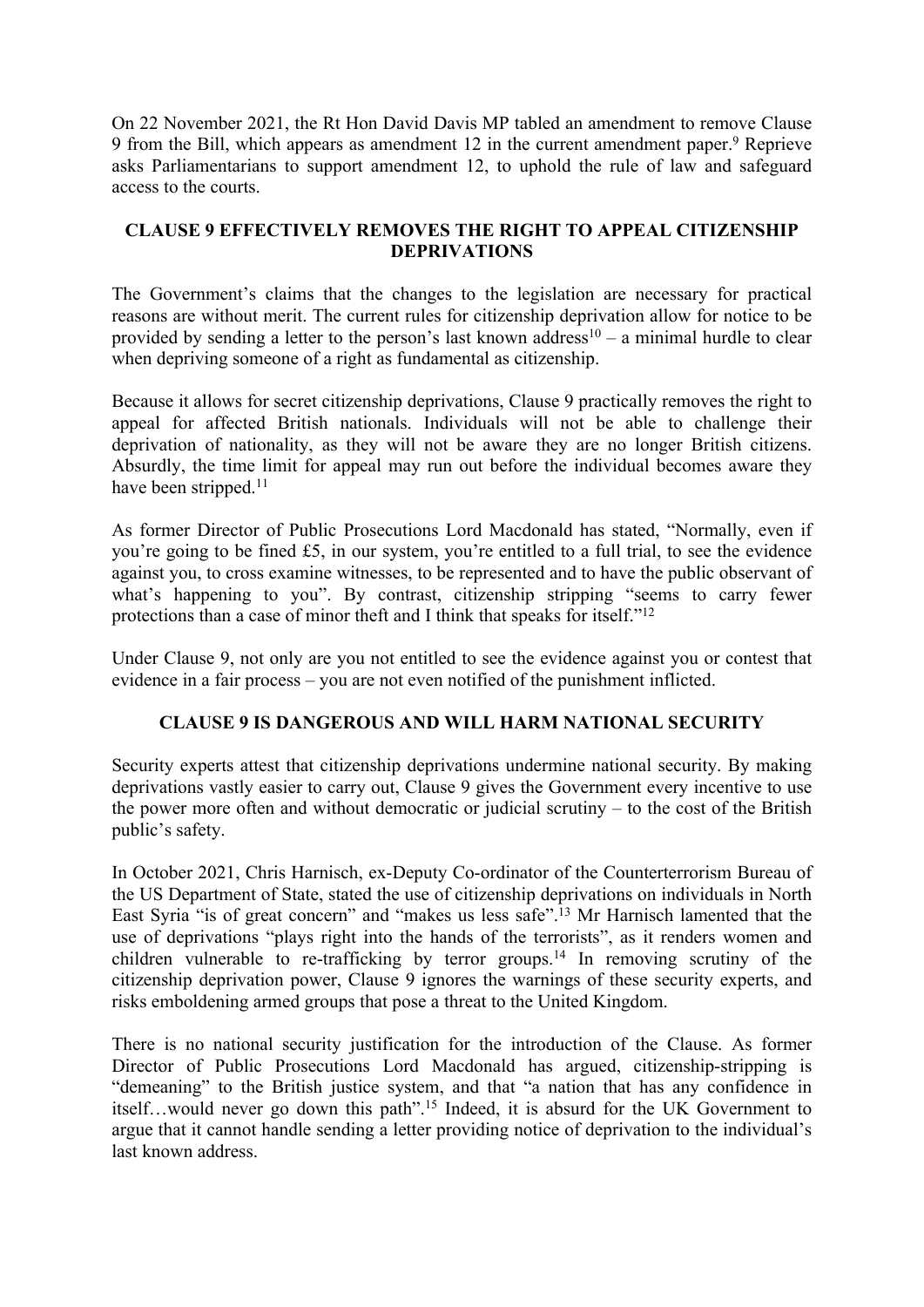By removing any semblance of checks and balances on their use, Clause 9 ignores the emerging security consensus on citizenship deprivations as a threat to national and global security. It encourages rights violations without redress and makes the British people less safe.

#### **CLAUSE 9 TRAMPLES ON THE RULE OF LAW AND THE SEPARATION OF POWERS**

Since the British Nationality Act of 1981, Parliament has required the Government provide notice to people it is seeking to deprive of citizenship.<sup>16</sup> In recent years, the Government has unlawfully failed to satisfy this simple obligation, having been found to have unlawfully stripped people of citizenship without telling them.<sup>17</sup> In order cover for its own legal error, the Government now seeks, through Clause 9, to undo its mistake and render lawful actions which were unlawful when they were taken.<sup>18</sup>

The Government aims to do this by making Clause 9 retroactive – meaning that where a citizenship deprivation order breached the requirements laid down by Parliament, it will now be made lawful after the fact.

The Government already has the power to simply remake citizenship deprivation orders where they have been found unlawful. Instead of taking this simple step, it is asking Parliament to pretend an unlawful decision was lawful all along. This makes a mockery of the rule of law, and is a brazen attempt to subvert the separation of powers.

#### **RECOMMENDATION**

Reprieve therefore urges Parliamentarians to vote in support of amendment 12, to remove Clause 9 from the Bill and to uphold the rule of law.<sup>19</sup>

<sup>1</sup> <https://appgtraffickedbritons.org/?p=76>

<sup>&</sup>lt;sup>2</sup> Nationality and Borders Bill, Clause 9, available at [https://publications.parliament.uk/pa/bills/cbill/58-02/0187/210187v1.pdf.](https://publications.parliament.uk/pa/bills/cbill/58-02/0187/210187v1.pdf)

<sup>3</sup> Nationality and Borders Bill, Clause 9(2)(c)(ii) and (iii), available at [https://publications.parliament.uk/pa/bills/cbill/58-](https://publications.parliament.uk/pa/bills/cbill/58-02/0187/210187v1.pdf) [02/0187/210187v1.pdf](https://publications.parliament.uk/pa/bills/cbill/58-02/0187/210187v1.pdf)

<sup>4</sup> The British Nationality (General) Regulations 2003, rule 10(3), (SI 2003/548) <https://www.legislation.gov.uk/uksi/2003/548/regulation/10> <sup>5</sup> APPG on Trafficked Britons in Syria, Second Evidence Session, 25 October 2021. Press release available at:

[https://appgtraffickedbritons.org/?p=76.](https://appgtraffickedbritons.org/?p=76)

<sup>6</sup> <https://appgtraffickedbritons.org/?p=76>

<sup>7</sup> *R(on the application of D4) v Secretary of State for the Home Department, [2021] EWHC 2179.*

<sup>8</sup> *R (Anufrijeva) v Secretary of State for the Home Department* [\[2003\]](https://www.bailii.org/uk/cases/UKHL/2003/36.html) [UKHL](https://www.bailii.org/uk/cases/UKHL/2003/36.html) [36,](https://www.bailii.org/uk/cases/UKHL/2003/36.html) [30].

<sup>9</sup> Amendment 12, Nationality and Borders Bill (amendment paper), 22 November 2021, available at:

[https://publications.parliament.uk/pa/bills/cbill/58-02/0187/amend/natbord\\_rm\\_rep\\_1122.pdf](https://publications.parliament.uk/pa/bills/cbill/58-02/0187/amend/natbord_rm_rep_1122.pdf)

<sup>10</sup> The British Nationality (General) Regulations 2003, rule 10(3), (SI 2003/548)

<https://www.legislation.gov.uk/uksi/2003/548/regulation/10>

<sup>&</sup>lt;sup>11</sup> See The Special Immigration Appeals Commission (Procedure) Rules 2003, Rule 8(1), available at:

[https://assets.publishing.service.gov.uk/government/uploads/system/uploads/attachment\\_data/file/421503/Consolidated\\_text\\_of\\_SIAC\\_Rule](https://assets.publishing.service.gov.uk/government/uploads/system/uploads/attachment_data/file/421503/Consolidated_text_of_SIAC_Rules_2003.pdf) s 2003.pdf.

<sup>12</sup> APPG on Trafficked Britons in Syria, Second Evidence Session, 25 October 2021. Press release available at: [https://appgtraffickedbritons.org/?p=76.](https://appgtraffickedbritons.org/?p=76)

<sup>&</sup>lt;sup>13</sup> APPG on Trafficked Britons in Syria, Second Evidence Session, 25 October 2021. Press release available at: [https://appgtraffickedbritons.org/?p=76.](https://appgtraffickedbritons.org/?p=76)

<sup>14</sup> *Ibid*.

<sup>15</sup> *Ibid.*

<sup>16</sup> British Nationality Act 1981, s.40(5).

<sup>17</sup> *R(on the application of D4) v Secretary of State for the Home Department, [2021] EWHC 2179.*

<sup>18</sup> *R(on the application of D4) v Secretary of State for the Home Department, [2021] EWHC 2179.*

<sup>19</sup> Amendment 12, Nationality and Borders Bill (amendment paper), 22 November 2021, available at:

[https://publications.parliament.uk/pa/bills/cbill/58-02/0187/amend/natbord\\_rm\\_rep\\_1122.pdf.](https://publications.parliament.uk/pa/bills/cbill/58-02/0187/amend/natbord_rm_rep_1122.pdf)